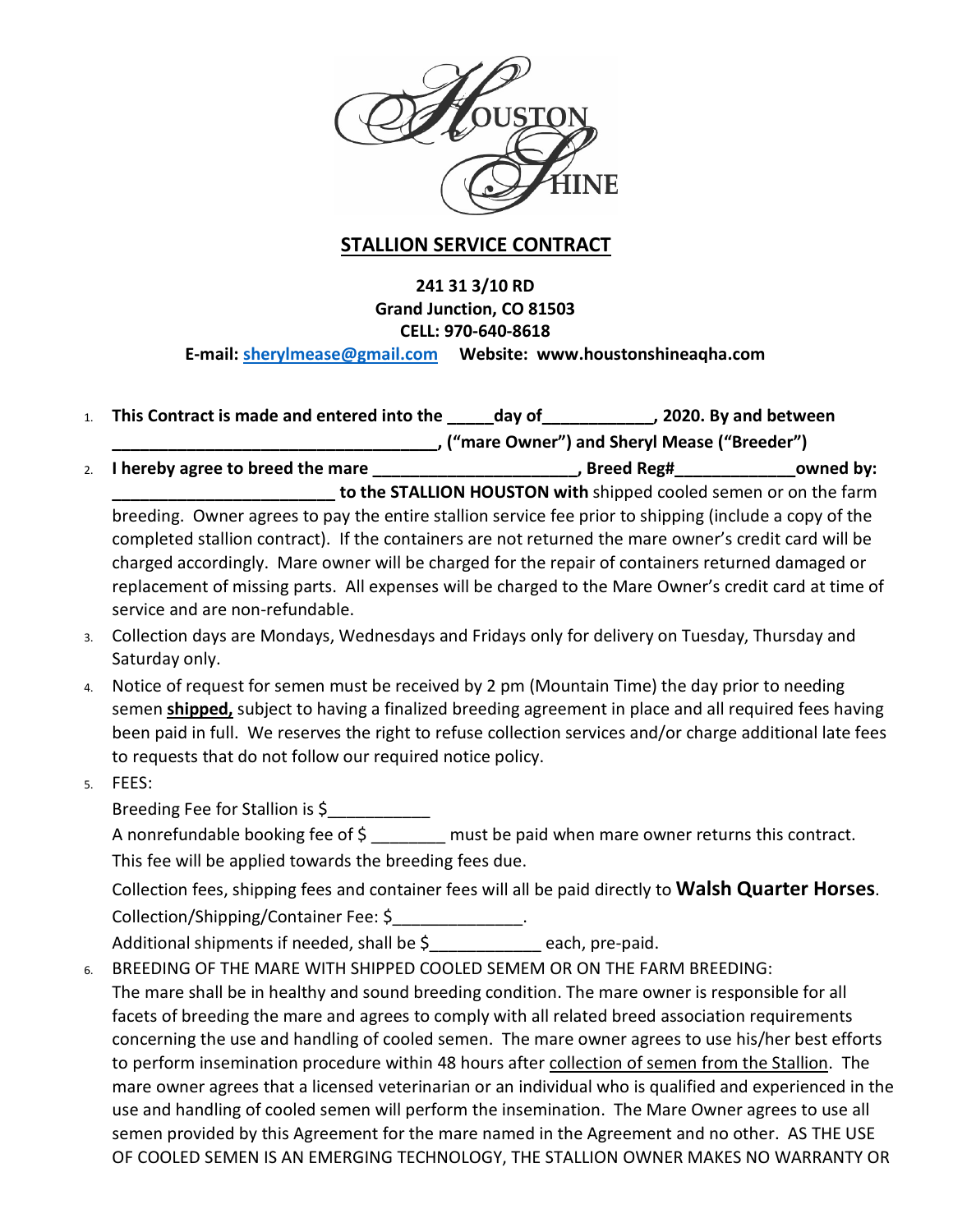GUARANTY, EXPRESSED OR IMLIED, WITH RESPECT TO COOLED, INCLUDING, WITHOUT LIMITATION, THE WARRENTY OF FITNESS FOR A PARTICULAR PURPOSE. WE MAKES NO GUARANTEE OF DELIVERY WITHIN A CERTAIN TIME PERIOD AND MAKES NO GUARANTEE THAT THE COOLED SEMEN WILL SAFELY REACH THE INSEMINTATION POINT WITHOUT LOSING INTEGRITY.

All request for Semen, cancellations and shipment inquiries shall be directed to:

# **Walsh Quarter Horses** at 970-249-0998

### 7. LIVE FOAL GUARANTEE:

Mare owner must furnish a veterinary certificate confirming that Mare is or is not in foal as a result of the Cooled Semen insemination within 60 days post breeding. Failure to notify Breeder within 60 days will void the live foal guarantee.

Live foal shall be defined as foal shall stand and suck without assistance and survive the first 24 hours. Should it not, Owner will be entitled to a return privilege for the same mare for the following season **ONLY. This guarantee will apply only if we are notified within 48 hour of the foal's death. Statement of details by a licensed veterinarian must follow within 10 days or guarantee becomes null and void.**  If Mare does not settle, a return season will be guaranteed for the following year, only if provided proper notification is given to Breeder.

Proper notification shall be defined as written certification by a licensed veterinarian within seven (7) days from the date Mare is proved not to be in foal or loses her foal as set forth above and Mare Owner must certify that such abortion or death did not result from any act or omission of the Mare Owner. Failure to provide notification as set forth above shall void the Live Foal Guarantee.

The Live Foal Guarantee shall be void if Mare is abused, participates in a race, race training or a racing event, or otherwise participates in hazardous activity after being pronounced safe in foal.

Proof of rhinopneumonitis vaccination during the course of pregnancy is required, or live foal guarantee is null and void.

Mare Owner understands and agrees that neither Breeder nor Breeding Facility shall be held liable for the loss, abortion or death of said foal.

8. TERMINATION:

It is further agreed that should the above named Stallion die or become unavailable for service, or if the above named Mare dies during the breeding season, the Mare Owner may substitute another mare or use frozen semen, if available.

The Stallion Owner and the Mare Owner will be released from any further obligation under this Agreement.

- 9. Breeding for the 2020 season will start February 15 and terminate on June 30 (or later with special consideration) for the above named stallion. If a confirmed pregnancy has not occurred by this date, immediate contact and arrangements must be made with stallion owner.
- 10. This Contract shall not be transferable by Mare Owner without the prior written consent of Breeder.
- 11. This Contract is entered into, and shall be interpreted and enforced under the laws of the State of Colorado. Any legal action must be brought in Mesa County, Colorado. Should it be necessary for Breeder to employ an attorney to enforce any of the terms of this Agreement, including collection of money owed, Mare Owner shall pay all reasonable attorneys' fees, cost of suit and other expenses reasonably related to enforcing this Agreement.
- 12. This Contract represents the entire agreement between the Mare Owner and the Breeder. No other agreements or promises, verbal or implied are included, and amendments to or modifications of the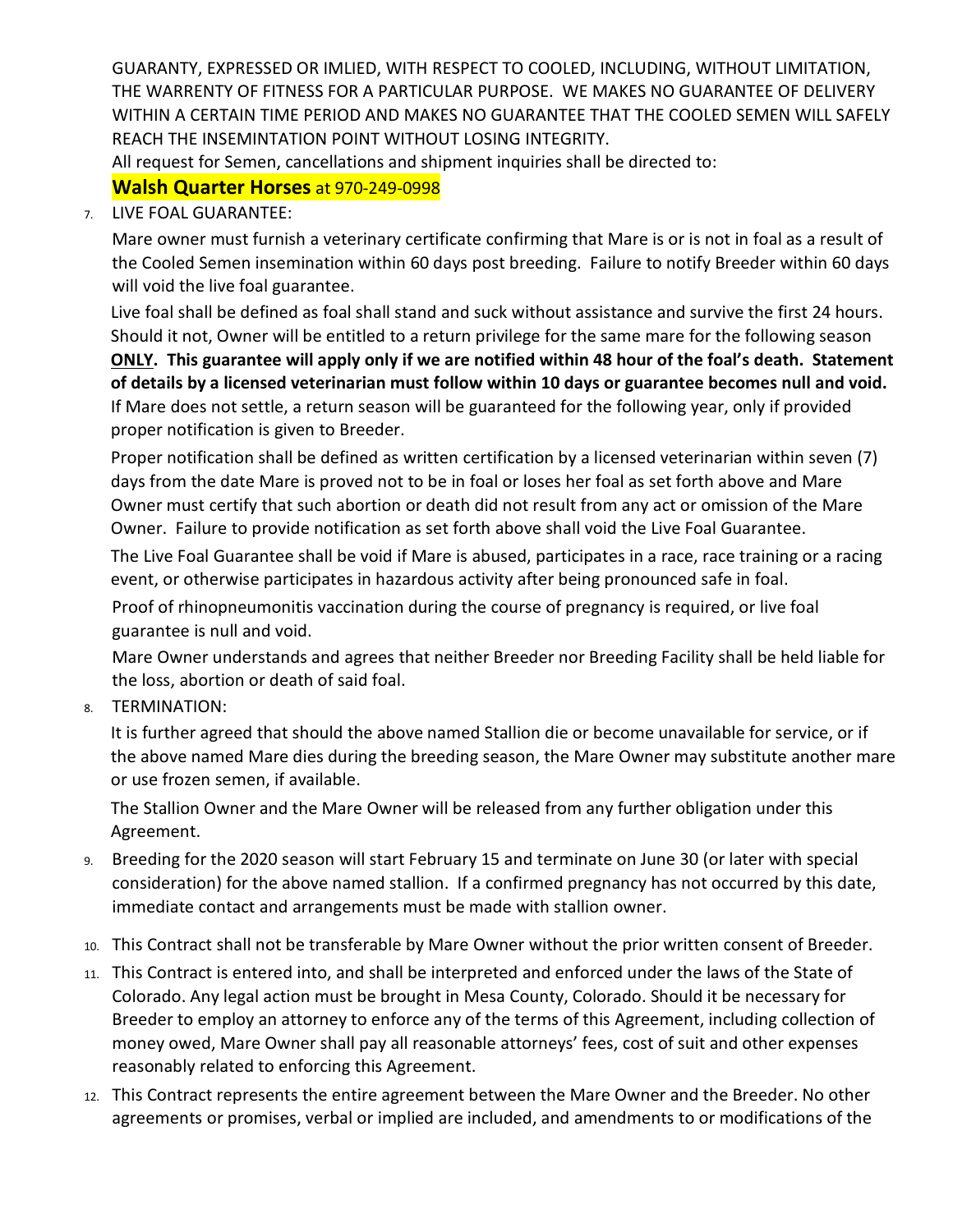terms of this agreement, must be in writing. Each party should individually initial additional comments. If no additional comments, initial here (\_\_\_\_\_\_) Mare Owner, (\_\_\_\_\_\_) Breeder.

### **THE FOLLOWING INFORMATION MUST BE COMPLETED AND FURNISHED TO BREEDER AT THE TIME THE CONTRACT IS SUBMITTED.**

# **A. Mare Information**

| Mare's Name | Registration # |  |
|-------------|----------------|--|
|-------------|----------------|--|

Owner's Name (as appears on papers):\_\_\_\_\_\_\_\_\_\_\_\_\_\_\_\_\_\_\_\_\_\_\_\_\_\_\_\_\_\_\_\_\_\_\_\_\_\_\_\_.

Breed: AQHA APHA TB Other\_\_\_\_\_\_\_\_\_\_\_\_\_\_ Color: \_\_\_\_\_\_\_\_\_\_\_\_\_\_\_\_\_\_\_\_\_\_\_\_\_\_\_\_\_\_\_\_\_

Mare is (Please circle one): Maiden Open in Foal, if so, last breeding date \_\_\_\_\_\_\_\_\_\_\_\_.

Estimated date when first shipment is required\_\_\_\_/\_\_\_\_/\_\_\_\_\_

## **B. Owner Information**

| Name of Mare Owner       |                    |                                     |  |
|--------------------------|--------------------|-------------------------------------|--|
| Address                  |                    |                                     |  |
| City                     | <b>State State</b> | Zip_____________________            |  |
|                          |                    | E-Mail ____________________________ |  |
|                          |                    |                                     |  |
| <b>Emergency Number:</b> |                    |                                     |  |